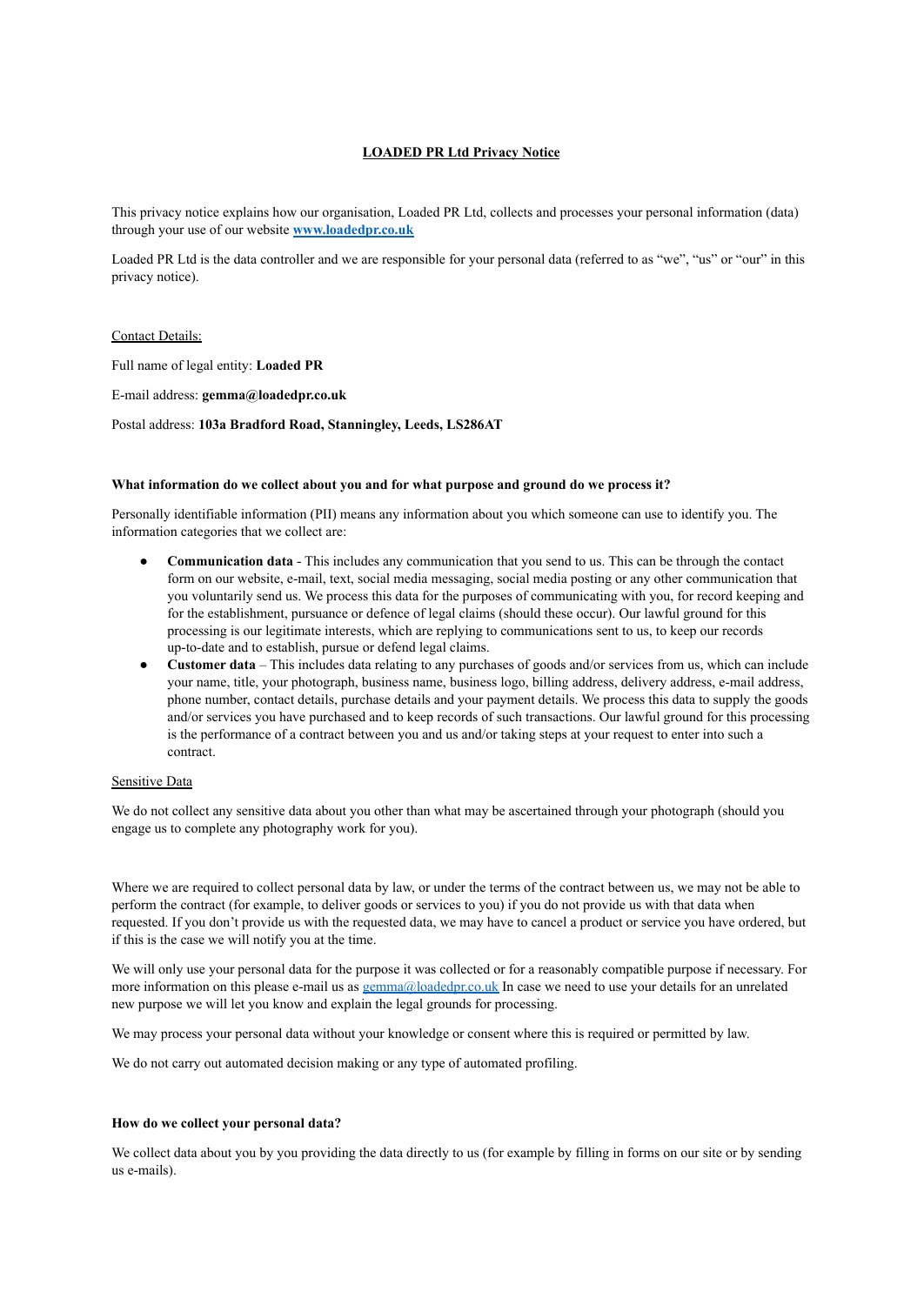#### **Who else has access to my personal data?**

We may have to share your personal data with parties set out below:

- Service providers who provide IT and system administration services.
- Professional advisers including lawyers, bankers, auditors and insurers.
- Government bodies that require us to report processing activities.

We require all third parties to whom we transfer your data to respect the security of your personal data and to treat it in accordance with the law. We only allow such third parties to process your personal data for specified purposes and in accordance with our instructions.

### International transfers

We are subject to the provisions of the General Data Protection Regulations (GDPR) that protect your personal data. Where we transfer your data to third parties outside of the EEA, we will ensure that certain safeguards are in place to ensure a similar degree of security for your personal data. As such:

- We may transfer your personal data to countries that the European Commission have approved as providing an adequate level of protection for personal data by; or
- If we use US-based providers that are part of the EU-US Privacy Shield, we may transfer data to them, as they have equivalent safeguards in place; or
- Where we use certain service providers who are established outside of the EEA, we may use specific contracts or codes of conduct or certification mechanisms approved by the European Commission which give personal data the same protection it has in Europe.

If none of the above safeguards is available, we may request your explicit consent to the specific transfer. You will have the right to withdraw this at any time.

# **What do we do to keep your personal data safe?**

We have put in place security measures to prevent your personal data from being accidentally lost, used, altered, disclosed or accessed without authorisation. Any data that we are legally required to retain is kept stored in a private, password-protected drive.

We also allow access to your personal data only to those employees and partners who have a business need to know such data. They will only process your personal data on our instructions and they must keep it confidential.

We have procedures in place to deal with any suspected personal data breach and will notify you and any applicable regulator of a breach if we are legally required to do so.

# **How long do we keep your personal data?**

We will only retain your personal data for as long as is necessary to fulfil the purposes we collected it for including for the purposes of satisfying any legal, accounting or reporting requirements. As such, we delete personal data given to us by directly by you or that which has been sent to us via a third party 30 days after your contract with us ends or is otherwise terminated.

We regularly check our inboxes for unnecessary personal data and ensure that it is removed in accordance with the GDPR.

For tax purposes the law requires us to keep basic information about our customers (including contact, identity, financial and transaction data) for six years after they stop being customers.

In some circumstances we may anonymise your personal data for research or statistical purposes in which case we may use this information indefinitely without further notice to you.

#### **What are your legal rights over your personal data?**

Under data protection laws you have rights in relation to your personal data as set out below: